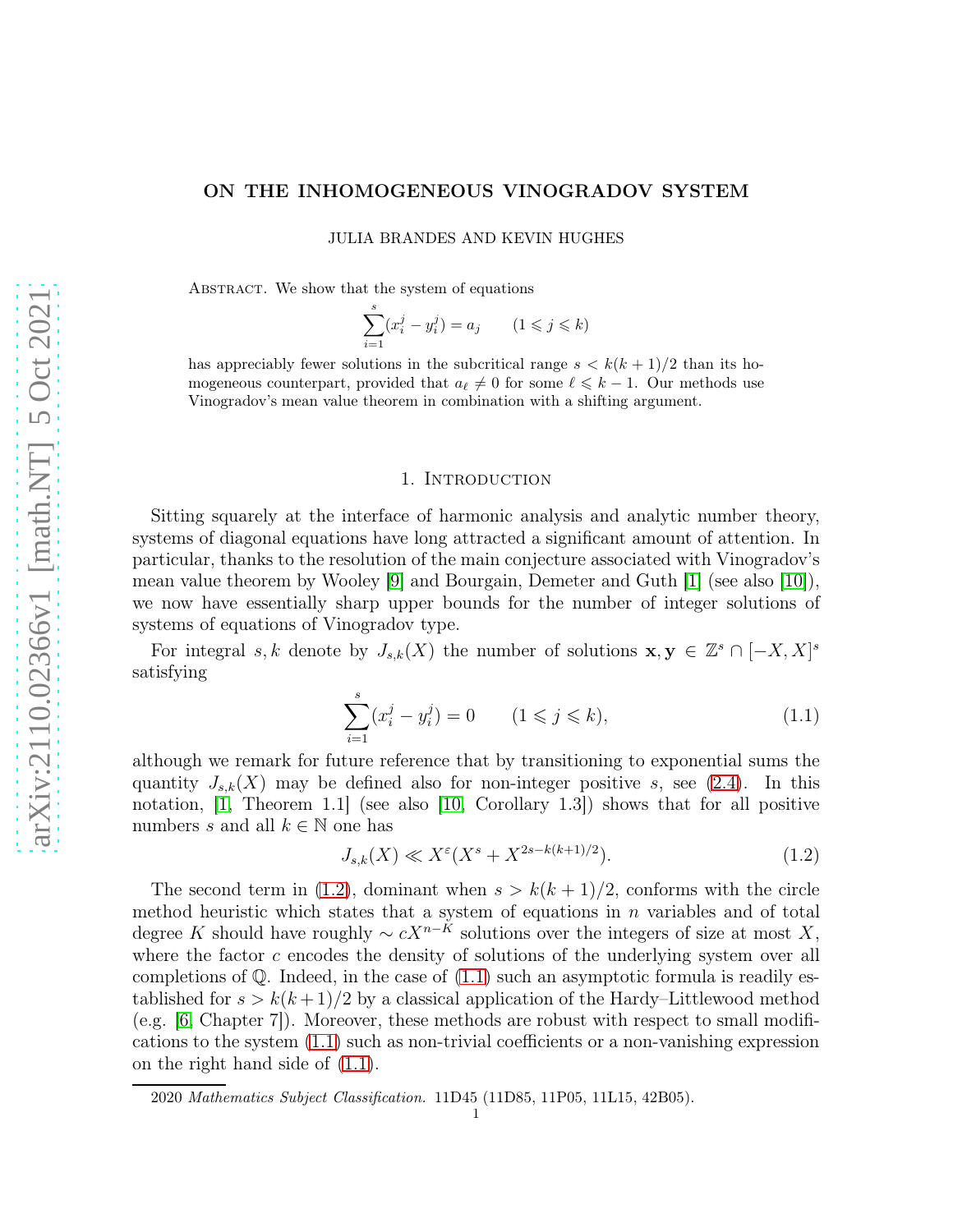When s is smaller than  $k(k+1)/2$ , the circle method heuristic fails for [\(1.1\)](#page-0-1), as we have to allow for the existence of diagonal solutions in which the variables  $(x_1, x_2, \ldots, x_s)$ are a permutation of  $(y_1, y_2, \ldots, y_s)$ . The contribution of these solutions amounts to  $s!X^s$ , so it is natural to expect an asymptotic formula of the shape

<span id="page-1-0"></span>
$$
J_{s,k}(X) \sim s!X^s \tag{1.3}
$$

to hold in the subcritical range. Adventurous souls might even go as far as to conjecture that the non-diagonal contribution to the mean value  $J_{s,k}(X)$  should be no larger than  $O(X^{\varepsilon}(1+X^{2s-k(k+1)/2}))$ , based on an expectation that the circle method heuristic should continue to be valid in that setting. Somewhat frustratingly, however, we are able to establish [\(1.3\)](#page-1-0) only in the range  $s \leq k+1$  (Vaughan and Wooley [\[7,](#page-6-4) Theorem 1]), which falls far short of the conjectured range  $s < k(k+1)/2$ .

The purpose of this note is to study an inhomogeneous version of the system [\(1.1\)](#page-0-1) that does not allow for diagonal contributions. For  $s, k \in \mathbb{N}$  and  $a_1, \ldots, a_k \in \mathbb{Z}$  write  $J_{s,k}(X;\mathbf{a})$  for the number of  $\mathbf{x}, \mathbf{y} \in \mathbb{Z}^s \cap [-X,X]^s$  satisfying the system of equations

$$
\sum_{i=1}^{s} (x_i^j - y_i^j) = a_j \qquad (1 \leq j \leq k). \tag{1.4}
$$

Systems of this or similar types have recently arisen in a range of different contexts, including for instance [\[2,](#page-6-5) [3,](#page-6-6) [5\]](#page-6-7). It follows easily by a standard application from the triangle inequality that

<span id="page-1-4"></span><span id="page-1-3"></span><span id="page-1-1"></span>
$$
J_{s,k}(X; \mathbf{a}) \leqslant J_{s,k}(X) \ll X^{s+\varepsilon} \tag{1.5}
$$

in the subcritical range. We show that for most a we can do better.

<span id="page-1-2"></span>**Theorem 1.** Suppose that  $k \geq 2$  and  $\mathbf{a} \in \mathbb{Z}^k \setminus \{\mathbf{0}\}\)$ . Let  $\ell \in \{1, \ldots, k\}$  be the smallest integer for which  $a_{\ell} \neq 0$ . Then for any integer  $s < \frac{1}{2}k(k+1)$  and any  $\varepsilon > 0$  we have

$$
J_{s,k}(X; \mathbf{a}) \ll X^{s-1/2+\varepsilon} + X^{s-\eta_{s,k}(\ell)+\varepsilon}, \tag{1.6}
$$

where

$$
\eta_{s,k}(\ell) = \frac{(k-\ell)(k-\ell+1)}{2} \left(1 - \frac{2s}{k(k+1)}\right).
$$

A brief computation reveals that the first term in [\(1.6\)](#page-1-1) dominates for  $s=\frac{1}{2}$  $\frac{1}{2}k(k+1)-1$ as soon as  $a_{\ell} \neq 0$  for some  $\ell \leq k - \frac{1}{2}$  $\frac{1}{2}(\sqrt{2k^2+2k+1}-1)$ . Hence we have the following simple consequence of Theorem [1.](#page-1-2)

**Corollary 2.** Suppose that  $k \geq 2$  and assume that  $a_{\ell} \neq 0$  for some

$$
\ell \leq k - \frac{1}{2}(\sqrt{2k^2 + 2k + 1} - 1).
$$

Then for any integer  $s \leq \frac{1}{2}$  $\frac{1}{2}k(k+1)-1$  and any  $\varepsilon > 0$  we have

$$
J_{s,k}(X;\mathbf{a}) \ll X^{s-1/2+\varepsilon}.
$$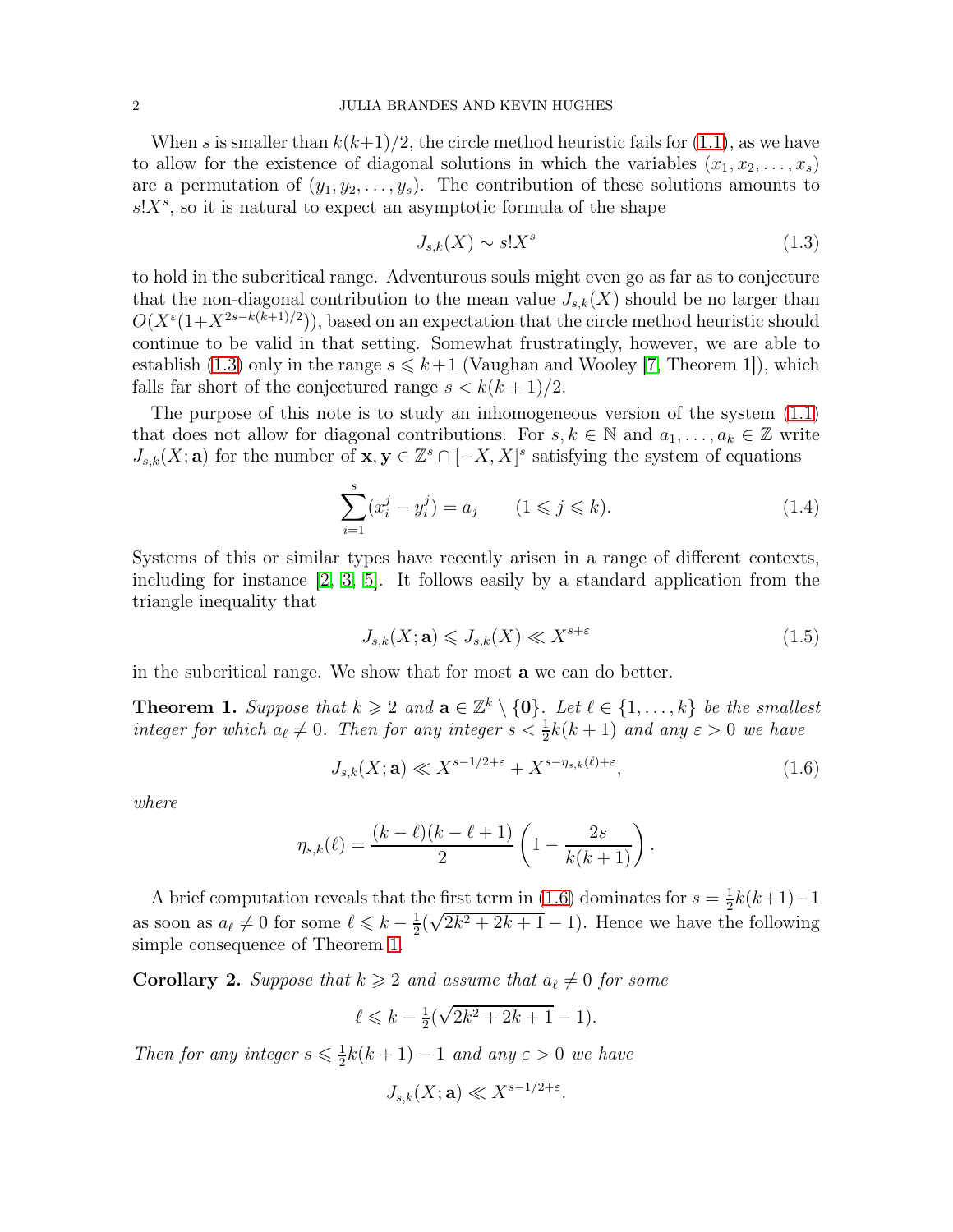Here, one can compute that

$$
k - \frac{1}{2}(\sqrt{2k^2 + 2k + 1} - 1) = \left(1 - \frac{1}{\sqrt{2}}\right)\left(k + \frac{1}{2}\right) + O(1/k)
$$
  

$$
\approx 0.292... \cdot k + 0.146... + O(1/k).
$$

It may be worth pointing out that we do not expect to obtain power savings over the bound [\(1.5\)](#page-1-3) when s is at or beyond the critical point and  $|a_j| \leq 2sX^j$  for  $1 \leq j \leq k$ , since at that point the contribution from a major arcs analysis will be of size  $\gg X^{2s-k(k+1)}$ , see e.g. [\[6,](#page-6-3) Chapter 7] for details. In this sense, the range  $s \leq \frac{1}{2}$  $\frac{1}{2}k(k+1)-1$  is optimal.

The proof of Theorem [1](#page-1-2) relies crucially on the absence of translation invariance in the system [\(1.4\)](#page-1-4). For this reason, our result becomes gradually weaker as the system acquires larger translation-invariant subsystems, up to the point when  $\mathbf{a} = (0, \ldots, 0, a_k)^t$ , where we have  $\ell = k$  and  $\eta_{s,k}(k) = 0$ . At this point, the entire system becomes translation-invariant, so we fail to make any progress beyond the trivial bound [\(1.5\)](#page-1-3).

Our strategy transfers to several other settings, but in the interest of a slick presentation we have opted to focus our attention on the inhomogeneous Vinogradov system, since this seems to be by far the most relevant example. However, we discuss some possible extensions of our result as well as some of its limitations in the final section.

**Notation.** We denote the unit torus by  $\mathbb{T} = \mathbb{R}/\mathbb{Z}$ . Throughout, the letter  $\varepsilon$  will be used to denote an arbitrary positive number, and we adopt the convention that whenever it appears in a statement, we assert that the statement holds for all  $\varepsilon > 0$ . Finally, we take  $X$  to be a large positive number which, just like the implicit constants in the notations of Landau and Vinogradov, is permitted to depend at most on  $s, k$ and  $\varepsilon$ .

# 2. Proof of the main theorem

In our proof we employ a strategy inspired by work of Wooley [\[8\]](#page-6-8) to understand systems with incomplete translation-invariant structure. Our first step is to bound  $J_{s,k}(X;\mathbf{a})$  in terms of a different quantity which will be easier to handle. Define polynomials  $p_j$  by setting

$$
p_j(h) = \sum_{m=1}^j \binom{j}{m} a_m h^{j-m} \qquad (1 \le j \le k). \tag{2.1}
$$

Write then  $H_{s,k}(X; \mathbf{a})$  for the number of  $\mathbf{z}, \mathbf{w} \in \mathbb{Z}^s \cap [-2X, 2X]^s$  and  $h \in \mathbb{Z} \cap [-X, X]$ satisfying the system of equations

<span id="page-2-1"></span>
$$
\sum_{i=1}^{s} (z_i^j - w_i^j) = p_j(h) \qquad (1 \le j \le k). \tag{2.2}
$$

Then we have the following.

<span id="page-2-2"></span>Lemma 3. We have

<span id="page-2-0"></span>
$$
J_{s,k}(X;\mathbf{a}) \ll X^{-1}H_{s,k}(X;\mathbf{a}).
$$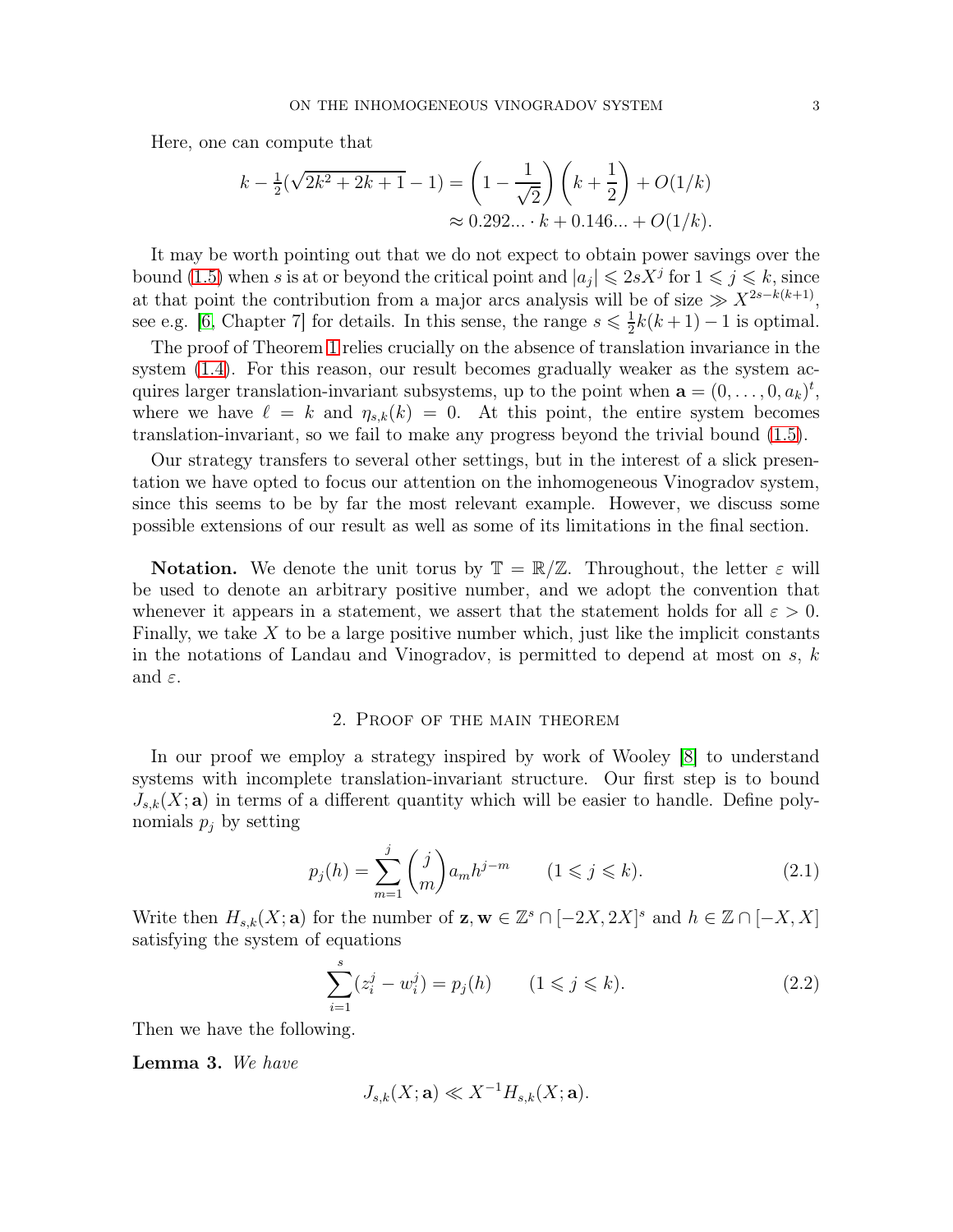*Proof.* Suppose that  $(x, y)$  is a solution to [\(1.4\)](#page-1-4), and fix a parameter  $h \in \mathbb{Z}$ . It then follows from the binomial theorem that  $(x, y)$  also is a solution of the shifted system

$$
\sum_{i=1}^{s} ((x_i + h)^j - (y_i + h)^j) = p_j(h) \qquad (1 \leq j \leq k).
$$

If now  $|h| \leqslant X$ , then the number of such solutions  $\mathbf{x}, \mathbf{y} \in \mathbb{Z}^s \cap [-X, X]^s$  is certainly no larger than the number of  $\mathbf{z}, \mathbf{w} \in \mathbb{Z}^s \cap [-2X, 2X]^s$  satisfying  $(2.2)$  with that particular value of h. The desired conclusion now follows upon summing over all  $|h| \leqslant X$ .

Next, we write  $H_{s,k}(X; \mathbf{a})$  in terms of mean values over exponential sums. Set

$$
f_k(\boldsymbol{\alpha};X)=\sum_{|x|\leqslant X}e(\alpha_1x+\ldots+\alpha_kx^k)
$$

and

$$
g_k(\boldsymbol{\alpha};X) = \sum_{|x| \leqslant X} e(\alpha_1 p_1(h) + \ldots + \alpha_k p_k(h)), \qquad (2.3)
$$

and recall that in this notation we have

<span id="page-3-3"></span><span id="page-3-1"></span><span id="page-3-0"></span>
$$
J_{s,k}(X) = \int_{\mathbb{T}^k} |f_k(\boldsymbol{\alpha}; X)|^{2s} d\boldsymbol{\alpha}.
$$
 (2.4)

Similarly, it follows from standard orthogonality relations that we may write

$$
H_{s,k}(X;\mathbf{a}) = \int_{\mathbb{T}^k} |f_k(\boldsymbol{\alpha}; 2X)|^{2s} g_k(-\boldsymbol{\alpha}; X) d\boldsymbol{\alpha}.
$$
 (2.5)

From the definition of the  $p_j$  in [\(2.1\)](#page-2-1), we see that  $g_k(\boldsymbol{\alpha};X)$  is an exponential sum of degree at most  $k - 1$ ; however, its degree may be lower depending on the values of the coefficients  $a_1, a_2, \ldots, a_k$ . In particular, recalling that  $\ell \in \{1, \ldots, k\}$  denotes the smallest integer for which  $a_{\ell} \neq 0$ , we discern from [\(2.1\)](#page-2-1) that

$$
\deg p_j = \max\{0, j - \ell\} \qquad (1 \leq j \leq k). \tag{2.6}
$$

Thus,  $g_k(\boldsymbol{\alpha};X)$  is an exponential sum containing  $k-\ell$  integer polynomials with degrees  $1, \ldots, k - \ell$ , respectively.

We now apply Hölder's inequality to [\(2.5\)](#page-3-1), and find that

$$
H_{s,k}(X;\mathbf{a}) \leqslant \left(\int_{\mathbb{T}^k} |f_k(\boldsymbol{\alpha};2X)|^{k(k+1)} d\boldsymbol{\alpha}\right)^{\frac{2s}{k(k+1)}} \left(\int_{\mathbb{T}^k} |g_k(\boldsymbol{\alpha};X)|^{2\sigma} d\boldsymbol{\alpha}\right)^{1/(2\sigma)},\qquad(2.7)
$$

where we wrote

<span id="page-3-5"></span><span id="page-3-4"></span><span id="page-3-2"></span>
$$
\sigma = \frac{k(k+1)}{2(k(k+1) - 2s)}.\tag{2.8}
$$

Clearly, the first integral in  $(2.7)$  is  $J_{k(k+1)/2,k}(2X)$ . Moreover, from  $(2.3)$ ,  $(2.1)$  and [\(2.6\)](#page-3-4) it follows via an integer change of variables on  $\alpha$  together with the periodicity of the exponential sums that

$$
\int_{\mathbb{T}^k} |g_k(\boldsymbol{\alpha};X)|^{2\sigma} d\boldsymbol{\alpha} = \int_{\mathbb{T}^{k-\ell}} |f_{k-\ell}(\boldsymbol{\gamma};X)|^{2\sigma} d\boldsymbol{\gamma} = J_{\sigma,k-\ell}(X).
$$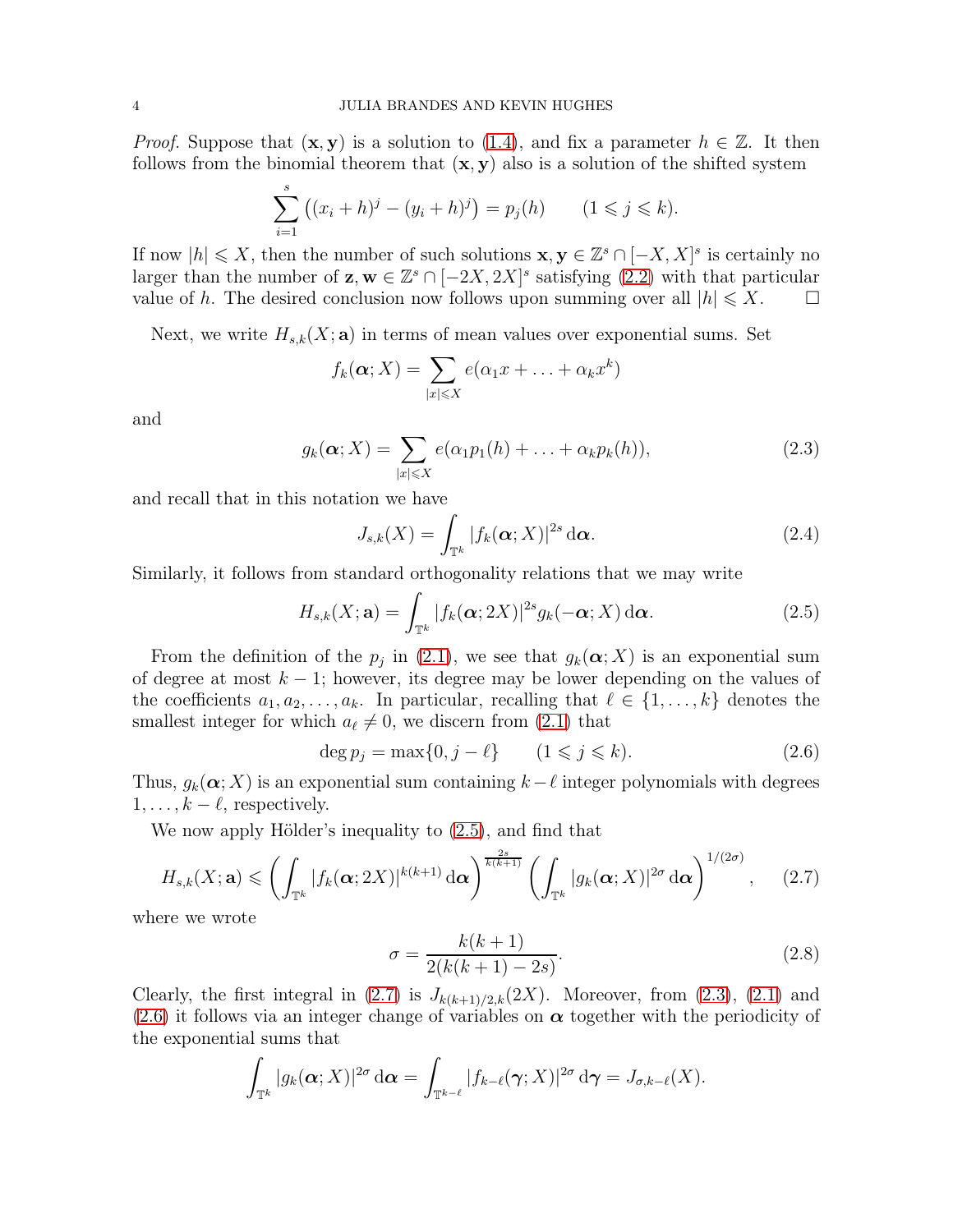Consequently, upon inserting the bound [\(1.2\)](#page-0-0) from [\[1,](#page-6-1) Theorem 1.1], we conclude that

$$
H_{s,k}(X; \mathbf{a}) \ll (J_{k(k+1)/2,k}(2X))^{\frac{2s}{k(k+1)}} (J_{\sigma,k-\ell}(X))^{1/(2\sigma)}
$$
  

$$
\ll X^{\varepsilon} (X^{k(k+1)/2})^{\frac{2s}{k(k+1)}} (X^{\sigma} + X^{2\sigma - (k-\ell)(k-\ell+1)/2})^{1/(2\sigma)}
$$
  

$$
\ll X^{s+\varepsilon} (X^{1/2} + X^{1-(k-\ell)(k-\ell+1)/(4\sigma)}).
$$

The proof of Theorem [1](#page-1-2) is now complete upon recalling Lemma [3](#page-2-2) and inserting the value of  $\sigma$  from [\(2.8\)](#page-3-5).

### 3. Further discussion: Generalisations and limitations

It is natural to ask in what ways the proof of Theorem [1](#page-1-2) may be generalised. As mentioned in the introduction, a close reading of our methods reveals that the translationinvariant structure of the system does indeed play a crucial role in our arguments. Consequently, there is little hope to extend our results to lacunary Vinogradov systems without fundamentally different ideas.

However, the idea underpinning the proof of Theorem [1](#page-1-2) is quite general, and can be used to bound the number of solutions of the inhomogeneous analogues of other translation-invariant systems, including multidimensional ones such as those considered in [\[4\]](#page-6-9). Indeed, beyond a sharp mean value estimate for such systems in the subcritical range, we only need a non-trivial bound for a derived mean value over a family of 'shifting polynomials' analogous to the polynomials  $p_j$  occurring in Lemma [3.](#page-2-2) Owing to its genesis via shifting the variables, this derived mean value can be seen to be of the same general shape as the original one (but with lower degree), and therefore a similar mean value estimate can usually be applied, leading to a non-trivial bound as soon as at least one of the shifting polynomials is non-constant. Alternatively, one could also use square-root cancellation at the second moment (Plancherel's theorem) and interpolate with trivial bounds at  $L^{\infty}$  to obtain cancellation at all moments greater than 2. In this manner, our method gives a quantitative improvement for the number of solutions of inhomogeneous translation-invariant systems of equations over the corresponding bounds for their homogeneous analogues for all even moments in the subcritical range.

A different direction for generalisations is that in which the variables  $x_i, y_i$  are restricted to some subset  $\mathcal{X} \subseteq [-X, X] \cap \mathbb{Z}$ . Fixing such a set X as well as a set of shifting variables  $\mathcal{H} \subset [-X, X] \cap \mathbb{Z}$ , put  $J_{s,k}(\mathcal{X}; \mathbf{a})$  for the number of  $\mathbf{x}, \mathbf{y} \in \mathcal{X}^s$  satisfying [\(1.4\)](#page-1-4), and write  $H_{s,k}(\mathcal{X},\mathcal{H};\mathbf{a})$  for the number of  $\mathbf{x},\mathbf{y} \in (\mathcal{X}+\mathcal{H})^s$  and  $h \in \mathcal{H}$  solving the system [\(2.2\)](#page-2-0). Then an inspection of the proof of Lemma [3](#page-2-2) shows that

$$
J_{s,k}(\mathcal{X};\mathbf{a}) \ll |\mathcal{H}|^{-1} H_{s,k}(\mathcal{X},\mathcal{H};\mathbf{a}).
$$

Since moreover it follows from [\[1,](#page-6-1) Theorem 1.2] and [\[10,](#page-6-2) Theorem 1.1] that

$$
J_{s,k}(\mathcal{X};\mathbf{0}) \ll X^{\varepsilon}(|\mathcal{X}|^{s} + |\mathcal{X}|^{2s-k(k+1)/2}),
$$

the same argument as above leads *mutatis mutandis* to the following conclusion.

<span id="page-4-0"></span>**Theorem 4.** Suppose that  $k \geq 2$  and  $\mathbf{a} \in \mathbb{Z}^k \setminus \{\mathbf{0}\}\$ . Let  $\ell \in \{1, \ldots, k\}$  be the smallest integer for which  $a_{\ell} \neq 0$ . Moreover, fix a set  $\mathcal{X} \subseteq [-X, X] \cap \mathbb{Z}$ . Then for any integer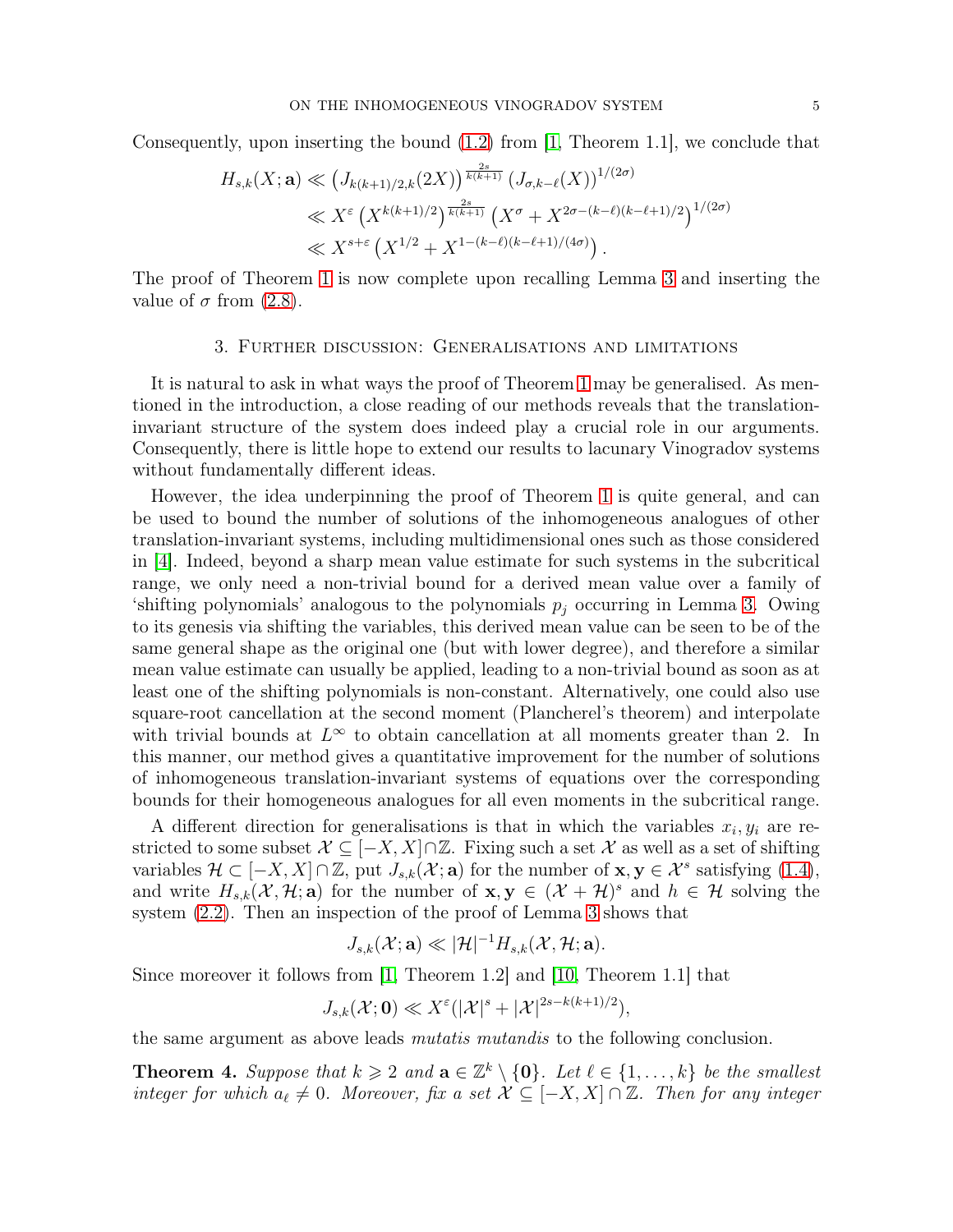$s < \frac{1}{2}k(k+1)$ , any set  $\mathcal{H} \subseteq [-X, X] \cap \mathbb{Z}$  and any  $\varepsilon > 0$  we have

$$
J_{s,k}(\mathcal{X};\mathbf{a}) \ll X^{\varepsilon}|\mathcal{X}+\mathcal{H}|^{s}\left(|\mathcal{H}|^{-1/2}+|\mathcal{H}|^{-\eta_{s,k}(\ell)}\right),
$$

where  $\eta_{s,k}(\ell)$  is as in Theorem [1.](#page-1-2)

From the point of view of harmonic analysis, it would be of interest to have an analogue of Theorem [1](#page-1-2) involving systems of the type [\(1.4\)](#page-1-4) in which each solution is counted by a complex weight. Such situations arise habitually in the context of restriction and extension operators. For a given complex-valued sequence  $(\mathfrak{c}_n)_{n\in\mathbb{Z}}$  one defines the truncated extension operator along the moment curve  $(t, t^2, \ldots, t^k) \subset \mathbb{R}^k$  via

$$
E_X\mathfrak{c}(\boldsymbol{\alpha})=\sum_{|x|\leqslant X}\mathfrak{c}_xe(\alpha_1x+\ldots+\alpha_kx^k),
$$

so that  $f_k(\alpha; X) = E_X \mathbb{1}(\alpha)$ . In this notation, the conclusion of [\[1,](#page-6-1) Theorem 1.2] and [\[10,](#page-6-2) Theorem 1.1] reads

$$
||E_X\mathfrak{c}||_{L^{2s}(\mathbb{T}^k)} \ll X^{\varepsilon}(1+X^{1/2-k(k+1)/(4s)})||\mathfrak{c}||_{\ell^2([-X,X])}.
$$

Consider the Fourier transform of  $|E_X(\boldsymbol{\alpha})|^{2s}$ , which is given by

$$
\Phi(\mathbf{n}) = \int_{\mathbb{T}^k} |E_X \mathfrak{c}(\boldsymbol{\alpha})|^{2s} e(-\boldsymbol{\alpha} \cdot \mathbf{n}) \,\mathrm{d}\boldsymbol{\alpha},
$$

so that in particular we have  $||E_Xc||_{L^{2s}(\mathbb{T}^k)}^{2s} = \Phi(0)$ . Of course, it follows directly via the triangle inequality that  $|\Phi(\mathbf{n})| \leq \Phi(\mathbf{0})$  for all  $\mathbf{n} \in \mathbb{Z}^k$ , but it would be desirable to have a stronger inequality, and ideally one that exhibits a power saving over the trivial bound. In the special case when c is the indicator function on a set  $\mathcal{X} \subseteq \mathbb{Z} \cap [-X, X]$ , the results of Theorems [1](#page-1-2) and [4](#page-4-0) achieve such a power saving for a large selection of **n** and for all  $s \in \mathbb{N}$  below the critical point. In fact, it seems not implausible that a careful modification of our arguments should apply also to a setting where the sequence  $(c_x)_{x\in\mathbb{Z}}$  takes non-negative real values. Meanwhile, it is less obvious how the proof of Lemma [3](#page-2-2) would carry over to the general situation in which the weights  $\mathfrak{c}$  may take complex values.

Finally, we remark that the savings of  $X^{1/2}$  in Theorem [1](#page-1-2) is optimal within the methods. This can be seen by noting that the shifting and averaging operation creates one dummy variable, on which we can expect no more than square-root cancellation. The analytically inclined reader may also be interested to note that the results of [\[1,](#page-6-1) [10\]](#page-6-2) require the underlying curve to have torsion, and this is what enables the strong bounds on mean values of the exponential sum  $f_k(\alpha; X)$ . The curve underlying the exponential sum  $g_k(\boldsymbol{\alpha};X)$ , however, given by  $(p_1(t),\ldots,p_k(t))$ , does not have torsion over  $\mathbb{R}^k$ , but it can be restricted to a  $(k-\ell)$ -dimensional subspace in which it has torsion. This gives a geometric motivation as to why our results are weaker as  $\ell$  increases, and fail to give any improvement at all when  $\ell$  is equal to  $k$ .

Acknowledgements. During the production of this manuscript, the first author was supported by the Swedish Science Foundation (Vetenskapsrådet) via Starting Grant